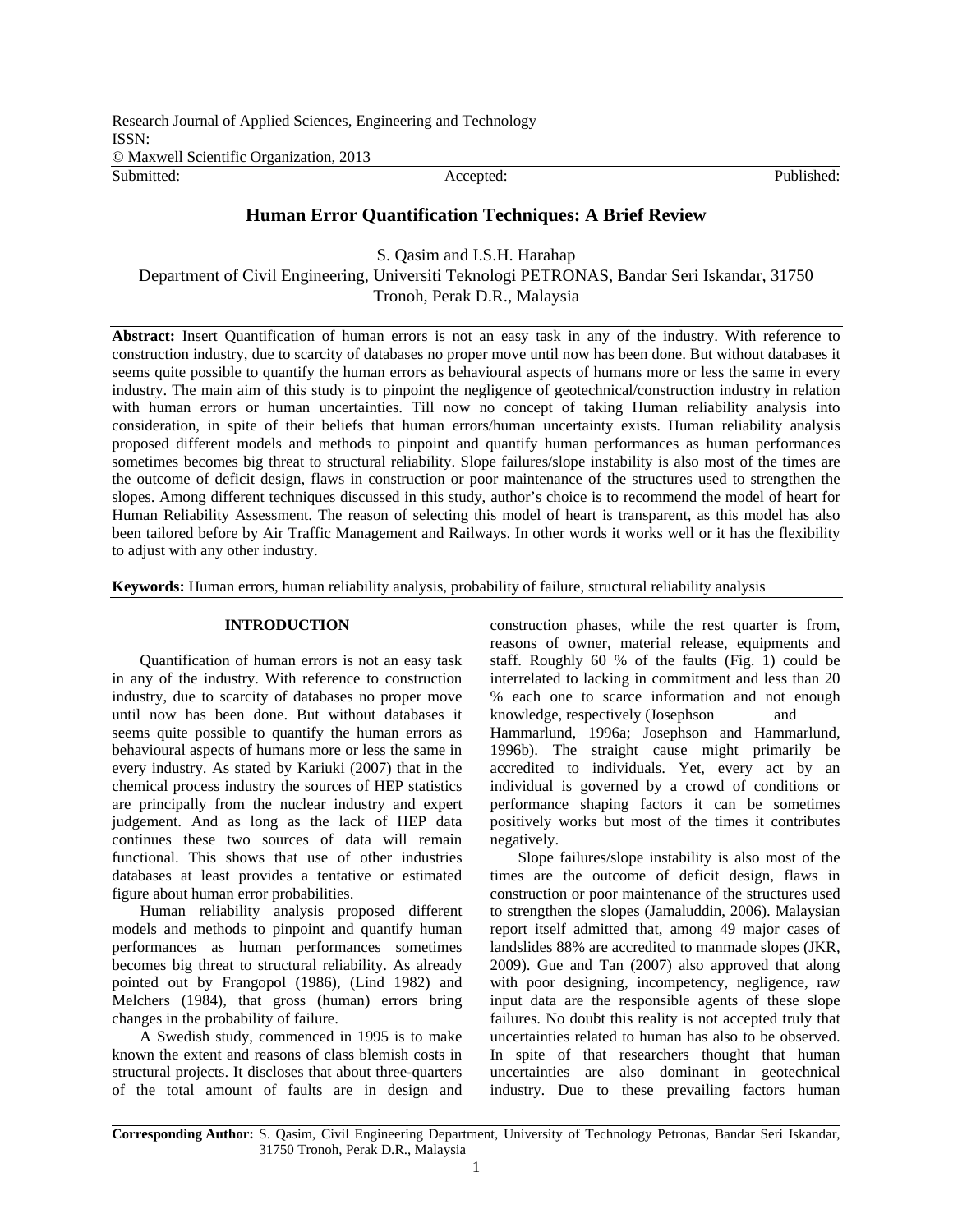



Fig. 1: Causes of faults in structural systems (Josephson and Hammarlund, 1996a)

Fig. 2: SKR model (Rasmussen, 1982)

reliability analysis or likelihood of human errors in different phases of design, construction and maintenance has to be determined.

Consideration of human errors whether it is technical based or attitude dependent has already been predicted or quantified by different estimation techniques like Human Error Assessment Rate Technique (HEART). Technique for Human Error Rate Prediction (THERP) and Success Likelihood Index Method (SLIM) in nuclear power industry and chemical industry. Already in hand data bases of nuclear power industry and chemical industry in one way helping other industries to check the influence of human errors. It is obvious now that role of humans not only in safe operation of complex industrial plants but also in airways, railways and in construction industry too is deeply involved.

The objectives of this study are:

- To accentuate the role of human errors by discussing human error models and human reliability analysis techniques
- To pinpoint application of human reliability analysis approaches in nuclear power plant, chemical and Off shore industries
- To confirm a need of human reliability analysis in geotechnical/construction industry by putting numerous devastating failures into discussion

## **HUMAN ERROR MODELS**

Human error models, divided human errors into two sections, slips and mistakes. Slips are referred as unintentional errors, defined as unintended performance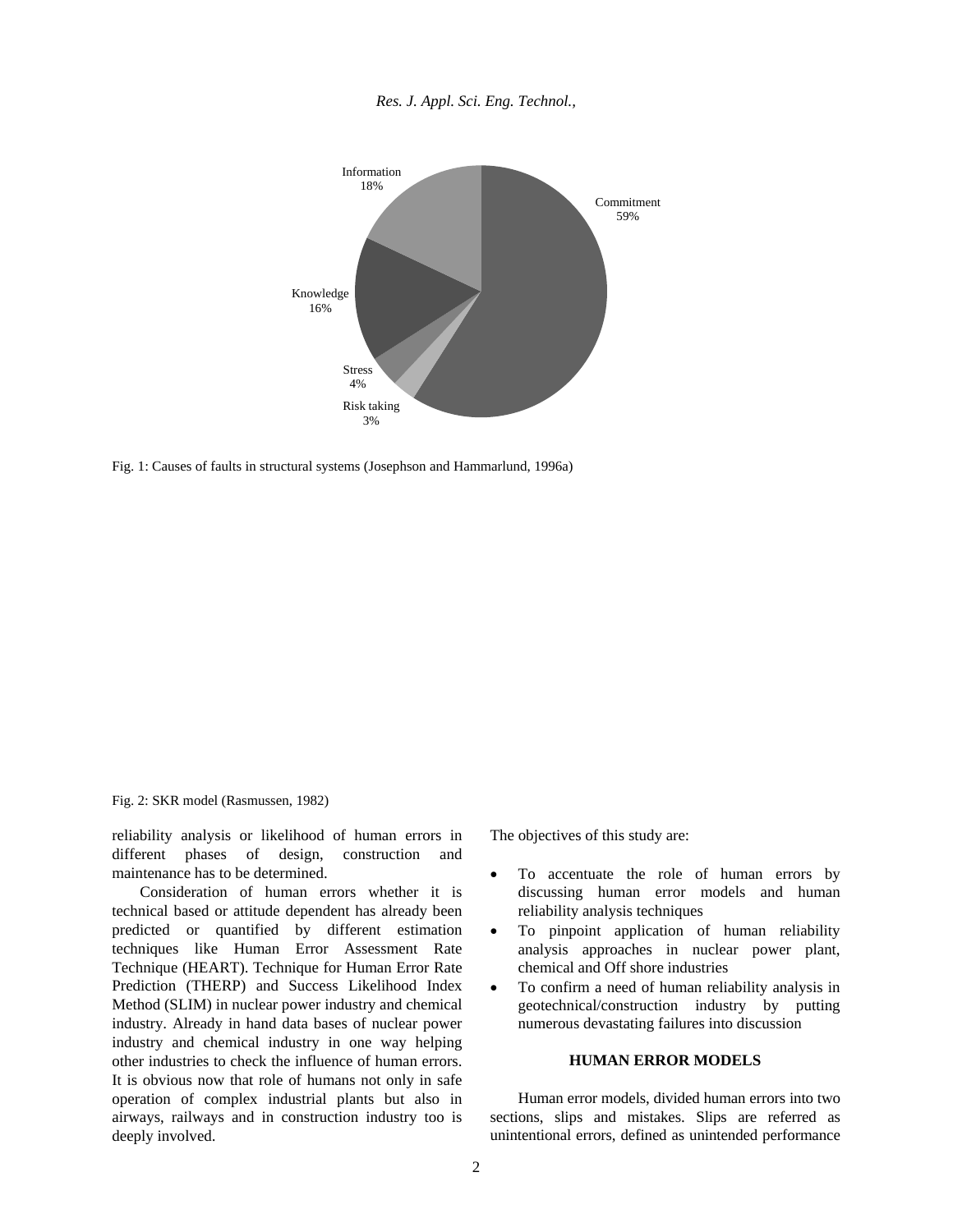of an action. Mistakes lie under the category of deliberate actions means; knowingly do inappropriate selection or choice in the system.

**Rasmussen SRK model:** The model (Fig. 2) has taken human errors into three segments. Skill based, rule based and knowledge based (Rasmussen, 1982):

- **Skill based:** Acts involve the most minuscule level of cognitive job for example doing much known operations.
- **Rule based:** It needs more concentration as compared to skill based acts. An example of the skill required at this point is to remind or recall the suitable rules for non familiar jobs.
- **Knowledge based:** Acts under this level require full concentration and consciousness. Mental capabilities / full knowledge have to be consumed to analyse or solve the issues.

**Reason (1990) model:** In actual violations are deliberate actions, knowingly deviated from safe guidelines or procedures. Unintentional acts may be disordering, mistiming, intrusion reveal or omission. It all lies under slips. Lapse is basically forgetting, omitting planned issues or place-losing. Intended acts shows misapplication of rules/standards, or avoiding specifications. Violations are on routine or on an exceptional basis. The summarized view of violations/unsafe acts is shown in Fig. 3.

**Human reliability approaches:** The approaches to calculate human reliability have occupied two categories: one looped with databases and other totally relying on expert's opinion. The first category consists of those techniques which has already in hand generic error probabilities. These generic probabilities are than manipulate by the evaluator to extrapolate from the generic data to the particular scenario being considered. Manipulation is usually stood on assessor's judgment of situation governing Performance Shaping Factors or Error Producing Conditions. Techniques lie in second

category are not so structured, totally relying on personal communication and asking to estimate the probabilities of the specific situation. Examples of these category techniques are Absolute Probability Judgement (APJ) and Paired Comparison (PC). Success Likelihood Index Method is also belongs to second category but this technique follows a structured pattern. The generation of HEPs may therefore arise through expert's opinion or by combination of assessor's manipulation and interrogation of quasi-databases (Kirwan, 1998). The most commonly used techniques are described below.

**Technique for Human Error Rate Prediction (THERP):** This technique uses a database of error probabilities tailored by the assessor by using Performance Shaping Factors. The process of quantification is shown in Fig. 4. The key points of this technique are:

- Decomposition of tasks into elements and allot nominal HEPs
- Find out the influence of PSFs on each element
- Determination of effects of dependence between tasks
- Using Event tree analysis for modelling and quantifies total task by HEP

 The selection of nominal HEPs according to the considered task/element is carried out with reference to Chapter 20 of the handbook of THERP. It is one of the followed techniques used in Nuclear Power Plant and Reprocessing industries (NP&R) in U.K adapted from (Kirwan, 1996a).

**Human Error Assessment Rate Technique (HEART):** There are more than 30 Error Producing Conditions (EPCs) provided in HEART technique for matching with identified PSFs related with the focused task (Performance Shaping Factors). Most of them are very common in use namely time stress, unfamiliarity, poor feedback, poor procedures etc. Calculation of HEART is dependent on generic error



Fig. 3: Unsafe acts (Reason, 1990)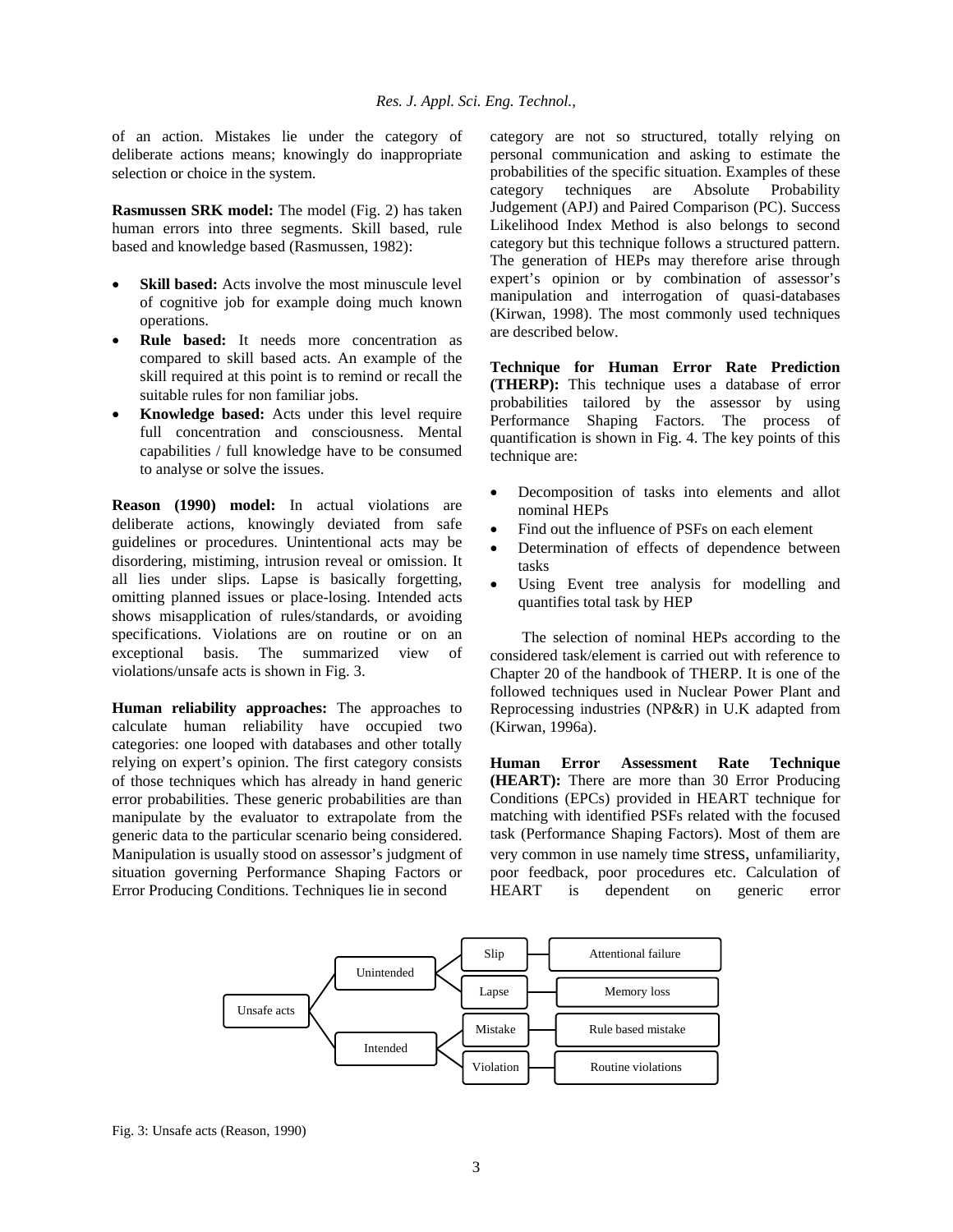

Fig. 4: THERP process (Kirwan, 1996)



 Fig. 5: HEART technique (Williams, 1986; Williams 1988

probability and related EPCs. Generic error probability has to be selected from the given criteria A-H according to focus situation EPCs carrying a maximum affect value, which has to be changed with the estimated proportion. Proportion of this value has been estimated by expert's opinions and a mean value is applied (Fig. 5).

As compared to other error rate prediction techniques it is quite easy. It requires only the perception of the user; no detailed calculations are involved in it. Its validity and accuracy is already confirmed through a large scale study of 30 tasks (Kirwan, 1998). This can be applied to any industry

where the human reliability has to be checked. No doubt due to insufficient data results may not be so sophisticated but at least what human factors are more influential can be assessed by applying HEART technique. This technique serves in determining human error probabilities (Kirwan, 1998).

Human Error Probability (HEP) is defined as number of errors occurred divided by the total number of opportunities to occur. Nominal HEPs can be derived out by using a record of total events with number of events occurred due to human errors (without considering human factors). This can be called as raw human error probability. In calculating basic Human Error Probabilities (HEPs) proportion of Error Producing Conditions (EPCs) must be included.

A simple process is followed on the basis of the following formula (Kirwan, 1998):

$$
HEP = GTT [(EPC - 1) \times APOA + 1]
$$
 (1)

EPC = Error Producing Condition

 $GTT =$ Generic Task Type

APOA = Assessed Proportion of Maximum Affect

**Controller Action Reliability Assessment (CARA):**  This technique is basically on the format of HEART technique (Williams, 1986). It is utilized to quantify human performance in Air Traffic Management. According to focussed environment CARA (Gibson and Kirwan, 2006) modified HEART technique by generating its own GTTs and EPCs. HEART has been selected as a model because it has been the subject of confirmation exercises (Kirwan *et al*., 1997) and the significance and compliance to different domains is propping up by recent developments of HEART in nuclear industry (Edmunds *et al*., 2008) and railways (Kim *et al*., 2006).

**Success likelihood index method:** It is a pure judgment base but structured technique, without experts' opinions and discussions it can't be run. Visualize the event and sub events and the rating and the weighting of the concerned PSFs all requires expert's panel. Consistency level between their decisions will also not be overlooked. It's very easy to define but not easy in execution. On the basis of PSFs ratings and weights Success Likelihood Index (SLI) is determined. SLI in original is the product of weight and rate of single event. Conversion of SLI values into probabilities also needs logarithmic relationship. This technique has now computer version named MAUD. MAUD stands for Multi Attribute Utility Decomposition helps to cover the biases of judges' opinions and decisions (Bell and Holroyd, 2005).

Human Error Probabilities Index (HEPI) is also predicted through this technique of SLIM (Fig. 6) in offshore events. Due to scarcity of database, a panel of 24 experts is selected to work out the rating and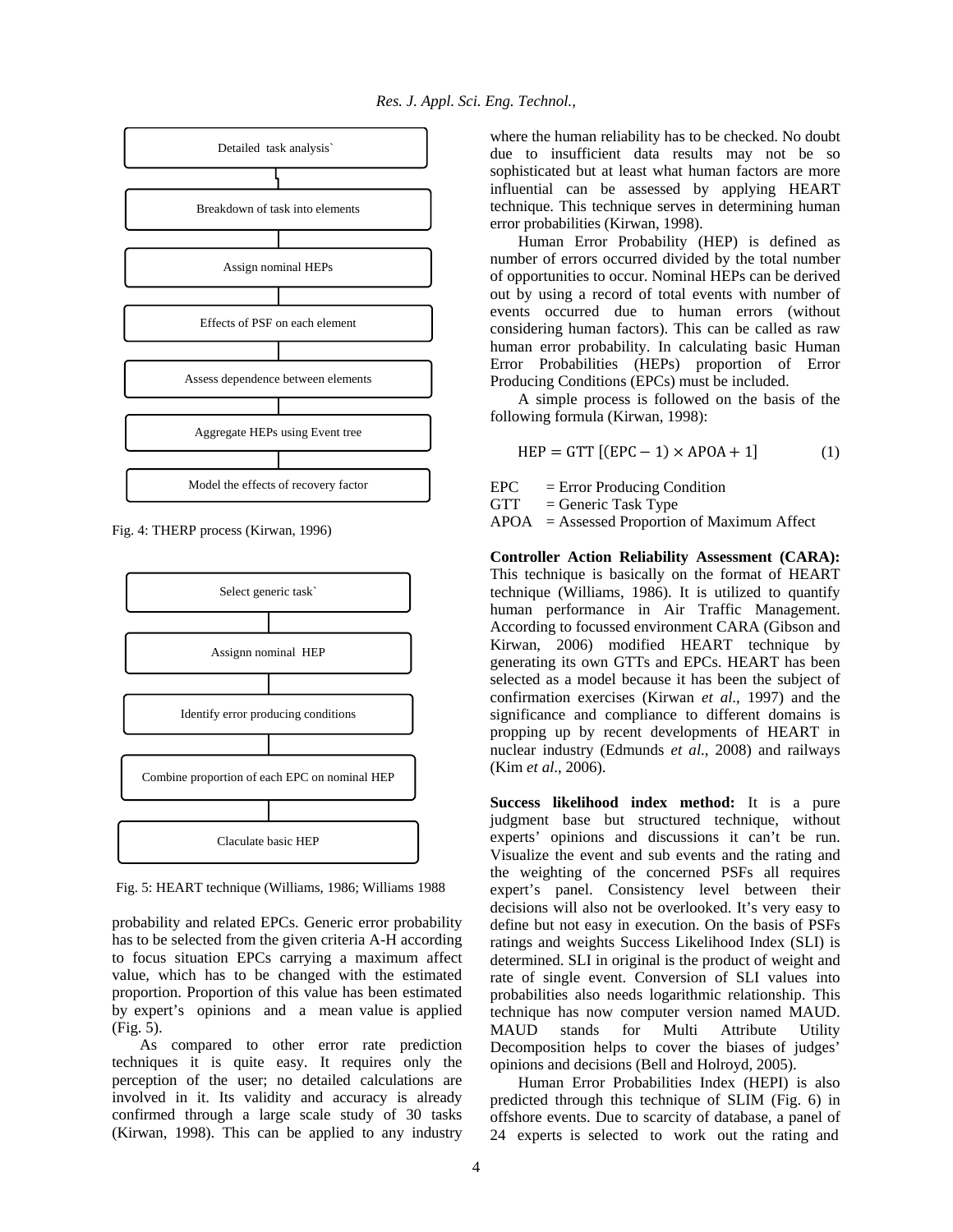

Fig. 6: SLIM technique (Grozdanovic, 2005)

Table 1: Comparisons of techniques (Kirwan, 1994)

| Criteria         | <b>THERP</b> | <b>HEART</b> | <b>SLIM</b> |  |
|------------------|--------------|--------------|-------------|--|
| Accuracy         | Medium       | Medium       | Medium      |  |
| Validity         | Medium       | Medium/high  | Medium/high |  |
| Usefulness       | Medium       | High         | High        |  |
| Effective use of | Low/         | High         | Medium      |  |
| resources        | Medium       |              |             |  |

weighting of the governing PSFs. PSFs are stress, complexity, training, experience, event factors and atmospheric factors, Rating scale or weighing criteria for PSFs is provided as a guide to direct the experts (DiMattia *et al*., 2005).

For a specific muster action, weight of each PSF is modified by dividing the sum of the weights of all the PSFs for that action. The final output success likelihood index of the specific action is then obtained by multiplying the rating and modified weight of that particular PSF. For specific action six values of SLIs are determined, the summation of all these 6 values gives a total SLI value of that considered action. The higher the SLI value the greater the chances of successfully accomplishing the action. After having the SLI values, next step is to estimate the HEPs by taking logarithmic relationship:

$$
log(POSi) = a(SLIi.m) + b
$$
 (2)

 $(POS<sub>i</sub>) = 1-HEP<sub>i</sub> (Probability of success for action i)$ 

 $SLI<sub>im</sub>$  = Arithmetic mean of Success likelihood index values of action i

 $a,b =$ Constants

Constants 'a' and 'b' needs two basic HEPs of an action carrying highest and lowest SLI values. For Basic Human Error Probabilities (BHEPs) three approaches are there:

- Empirical BHEPs from limited available master data
- Elicited HEPs from randomly selected subset of elicited review team
- THERP data of Swain and Guttmann (1983) and Kirwan (1994)

Among several techniques, HEART, SLIM and THERP are widely applied in taking nuclear power plants and offshore scenarios. These techniques no doubt differ with each other at different levels (Table 1) like suitability, validity, accuracy and effectiveness (Kirwan, 1994).

**Qualitative Simulation with Human Reliability Analysis:** The core intention of HRA is to accurately weigh up risks generate from human error and to gaze for ways to condense force of human error. In special cases, the outcome objective of Human Reliability Analysis should be to work for reasons of reliability decline produced from human error and approaches to overcome them (Kirwan, 1994). As a result, it shows divergence from HRA into Human Error Analysis (HEA). A complete HRA process must have the following steps:

- Recognition and description of human error
- Quantification of human error probability
- Analysis of human error modes and effects
- Design and authentication of protective measures for human error

Human reliability analysis in complex industrial processes is in front of difficulties, such as deficient knowledge utilization and simplex methodical means etc. The research of Long *et al*. (2009) clarifies basic meanings and current progress position of human reliability analysis and qualitative model correspondingly and then on the foundation of it, considering existing deficiency of human reliability analysis approaches, the research of Long *et al*. (2009) in actual publicize the essentiality to relate qualitative simulation with human reliability analysis by proposing framework (Fig. 7). In the proposed framework factors of task (T), man machine interaction (Q), Training level (T), Environment (E) and work time (t) has been compared in correspondence with actual and expected ability. It supports qualitative simulation of exposes returns in making uncertain message and "Deep" knowledge in the fields of supporting analysis and decision making and has grow to be a kind of effectual methods in fixing incomplete knowledge. There are sense inevitability and genuine achievability to pertain qualitative simulation into HRA.

**Human reliability analysis applications:** A case history of existing nuclear power plant in connection with human reliability assessment is pinpointed. The HRA has taken up all steps from problem description and task analysis through error identification and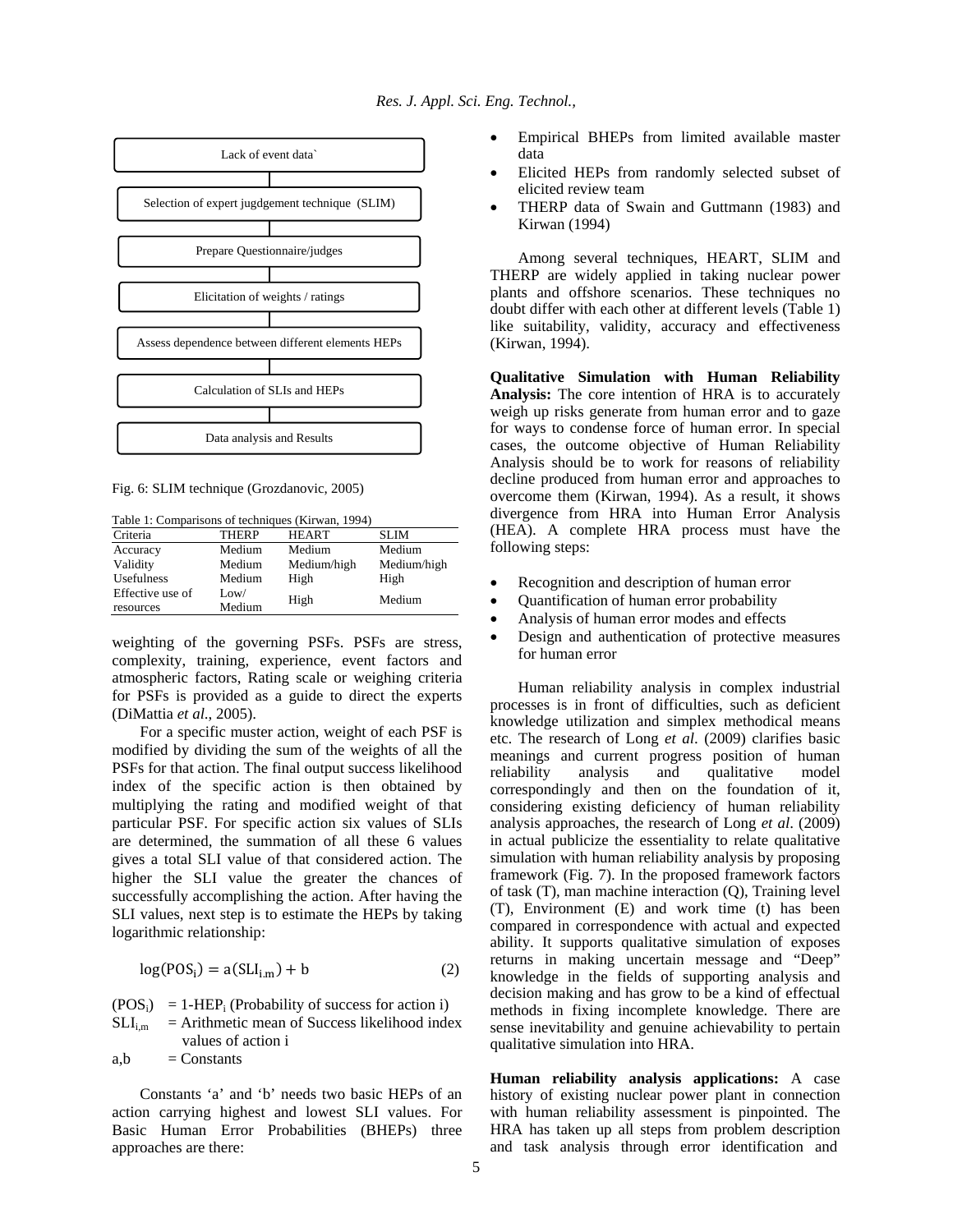

Fig. 7: Framework for qualitative study (Long *et al*., 2009)

quantification to impact assessment error minimization, quality assurance and documentation. In the study of Kirwan *et al*. (1996b) a methodology of HRA with respect to Probabilistic Safety Assessment (PSA) is proposed. The primary focus of PSA is on operational or equipment weaknesses/flaws in nuclear power plant and to work out plans of how to wipe out these weaknesses. HRA along with human factor or ergonomics also has the capacity to read design procedures, training vulnerabilities and to indicate ways for its rectification. This is called error reduction. Quantitative evaluation of all the contributors to risk can be assessed by Fault tree or event tree analysis. Error reduction can target only particular errors. A specific Performance shaping factor is considered only, when, it repeatedly originating a number of disparate errors. This type of error reduction approach is referred as strategic error reduction.

Cognitive errors examples are wrong diagnosis or late diagnosis. Errors of commission are those actions which are not required by the system. These errors are of prime importance in nuclear power plant industry. As incident of Three Mile Island divert the attention towards this aspect also.

In connection with crew and operators action of nuclear power plant industry a cognitively supported human reliability assessment technique for calculating the HEPs has been discussed (Blackman *et al*., 2008). The method Standardized Plant Analysis Risk – Human Reliability Analysis (SPAR-H) is used to quantify human performances at nuclear power plants. SPAR-H is the product of Technique for Human Error Rate Prediction (THERP) and. Accident Sequence Evaluation Program (ASEP). Human Reliability Analysis Procedure (ASEP) is also the simplified version of THERP. SPAR-H method focuses on two aspects, diagnosis or action. Action oriented task

includes operations, calibrations testing etc. Diagnosis tasks refer to planning and prioritizing activities, using knowledge and experience to read the existing conditions. This method has pre defined nominal HEPs which has been modified by the application of related PSF multipliers. (Boring and Blackman, 2007) presented the history of these multipliers. SPAR-H uses eight PSFs having multipliers typically corresponding to nominal, degraded and severely degraded human performance for individual PSFs. In the absence of PSFs nominal HEPs for diagnosis and action refers to 1E-2 and 1E-3 respectively. Till now HRA proposed 50 PSFs as used in IDAC (Mosleh and Chang, 2004; Mosleh and Groth, 2009) model, SPAR-H methods according to nuclear power plant requirement selected initially 6 than 8 PSFs. Selected PSFs includes:

- Available time
- Stress and stressors
- Experience and training
- Procedures
- **Complexity**
- Fitness for duty
- Work processes
- Human machine interaction

Few of the PSFs and its multipliers are given below as an example. Referring to experience and training; three levels low, nominal and high are in use to set the multiplier. High level shows extensive experience and perfect knowledge to tackle the situations and a value of 0.1 is used to modify HEPs. In case of low and nominal levels multipliers of 10 and 1 are taken. In this governing PSF of experience and training period of 6 months or more than 6 months are adjusted with low and nominal levels. Stress and stressors also have three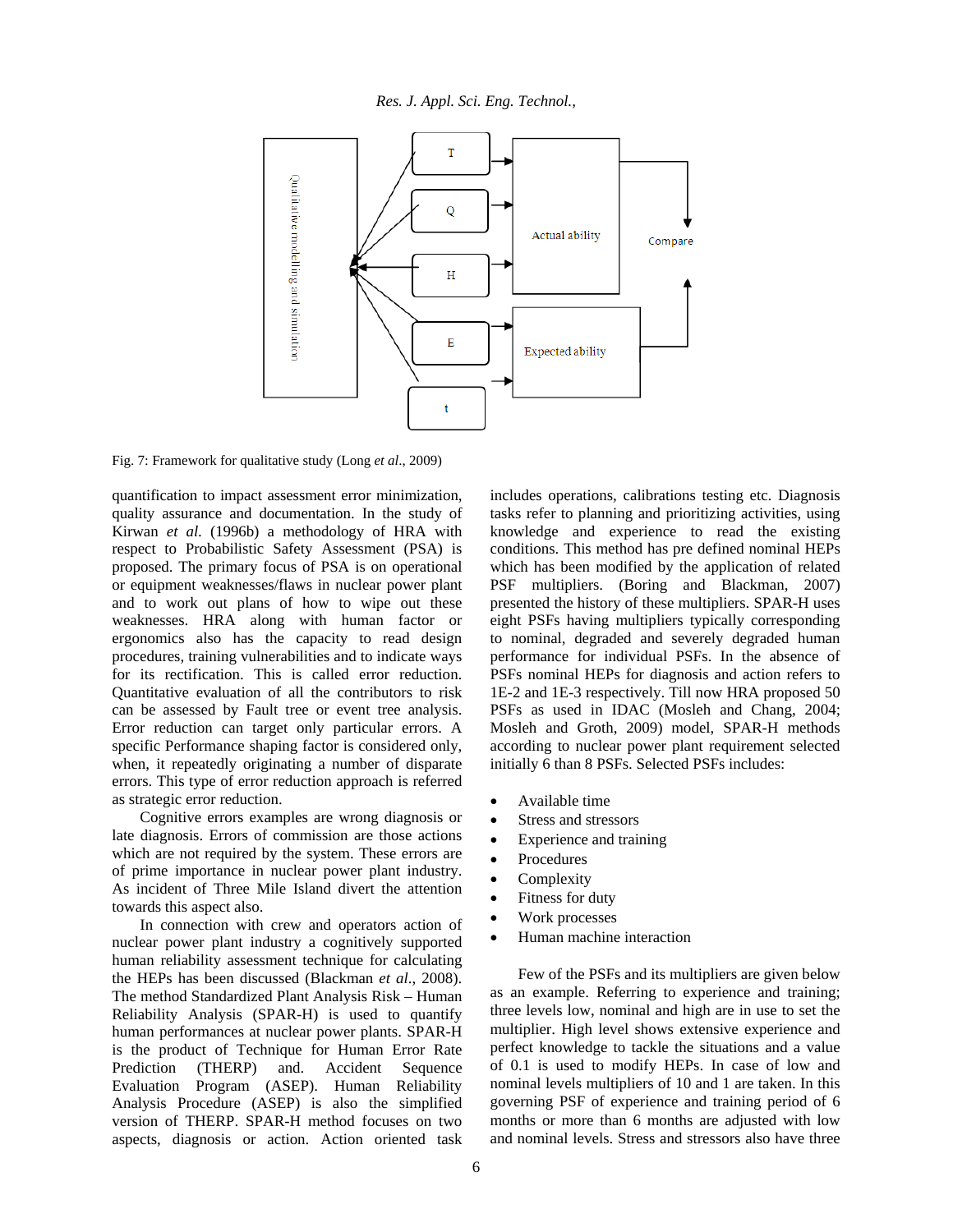main levels; extreme, high and nominal carrying values of 5, 2 and 1, respectively. Environmental factors such as heat, noise poor ventilation are also the source of stress to operators. Talking about fitness for duty again three levels unfit, degraded fitness and nominal exists with this PSF. First level of unfit shows no margin as individual is unable to perform, the probability of failure in this case is 100%. For rest of the two levels, multipliers of 5 and are fixed. Work processes also carry three levels of poor, nominal and good with multipliers of 2, 1 and 0.8, respectively.

**Need of human reliability analysis in geotechnical/construction industry:** According to its mode of occurrence human errors in structural reliability are classified as:

- Conceptual errors
- Errors in execution
- Intended errors

Conceptual errors are basically unintended errors, due to insufficient knowledge. It is defined as the departure from the accepted practices unknowingly. Execution errors are the result of unpremeditated departure from the conceptual model existing in the mind of the contractor or designer. Intended errors are planned errors (El-Shahhat, 1995).

In discussion of 500 failure cases 58% attributed to design errors 38% is originated from construction, 4% in operation. Approximately half of the errors are from design and second half refers to construction. Three causes are identified, absence (12%), ignorance (33%) and rejection of modern/current technology (55%) (Sowers, 1993). Melchers (1984) reported through evidences that structural resistance suffers due above mentioned errors. Human errors in design and construction process turn out a low resistant structure than actually expected. It is also agreed that a large share of structural failures are due to human error in the design stage of any of the structural project and many of these failures could have been ward off if there had been passable design checking (Stewart and Melchers, 1989). Results are furnished from surveys probing the usefulness of three classical design-checking strategies: self-checking, independent detailed design checking and overview checking. Following a reconsider of present work in this locale, fitting mathematical models, which scan the effects of error magnitude, times and experience, are wished-for for each design checking process. (Frangopol, 1986) has taken human errors into probabilistic models. At first error free reliability index is computed than it modifies by accounting human errors. In calculating structural risk always start from an ideal case of having error free system. Lind (1982) has also proposed three mathematical models (like discrete model, error filter

and elimination model and error combination) model to counter human errors for maintaining maximum reliability of the structure.

In relation with structural failures, one very debatable observation is that their occurrence is knowledge based. Unknown knowables and unknown unknowables are two categories of this knowledge based challenges (Bea, 2006). The first category is already discussed by Sowers (1993) as rejection or technology misuse. Second category belongs to limitations in knowability. Potential of an engineer is limited for the extraction of knowledge. Sowers (1993) and Bea (2006) discussed four quality objectives serviceability ( $i = 1$ ), safety ( $i = 2$ ), compatibility ( $i = 3$ ) and durability  $(i = 4)$  with respect to six life cycle processes concept development, design, construction, operation, maintenance and demolition. In this aspect failure probability is:

$$
P(F_i) = (D_i \ge C_i) \tag{3}
$$

 $D_i$  = The demand placed on the system

 $C_i$  = Capacity of the system to fulfil the demand

The probability of failure with respect to quality attribute (*i*) due to essential nature (*I*) or non essential nature factors (*E*) is:

$$
P(F_i) = P(F_{iI} \cup F_{iE})
$$
\n<sup>(4)</sup>

Non essential nature extrinsic factors can also be excluded or managed through Quality Assurance and Quality Control QAQC. Base rates of extrinsic factors, category of Performance Shaping Factors are necessary features of Quality Management Assessment System (QMAS). Qualitative grading of QMAS and its conversion into quantitative Performance Shaping Factors (PSFs) is shown in Fig. 8.

The European Federation of National Maintenance Societies described maintenance as: All actions which have the goal of reinstating or retaining an item in or to a state in which it can execute its essential function. The actions consist of all technical, administrative managerial and supervision actions.

Janney (1986) defined structural failure as: "The reduction of the capability of a structural system or component to such degrees that it cannot safely to serve its intended purpose".

Human factors which contribute in structural failures/errors are given in Table 2. Three very basic tasks are selected by Melchers (1984) to search the evidence that whether the involvement of humans exists or not in deficit design.

- Table look up
- Numerical work
- Ranking of numbers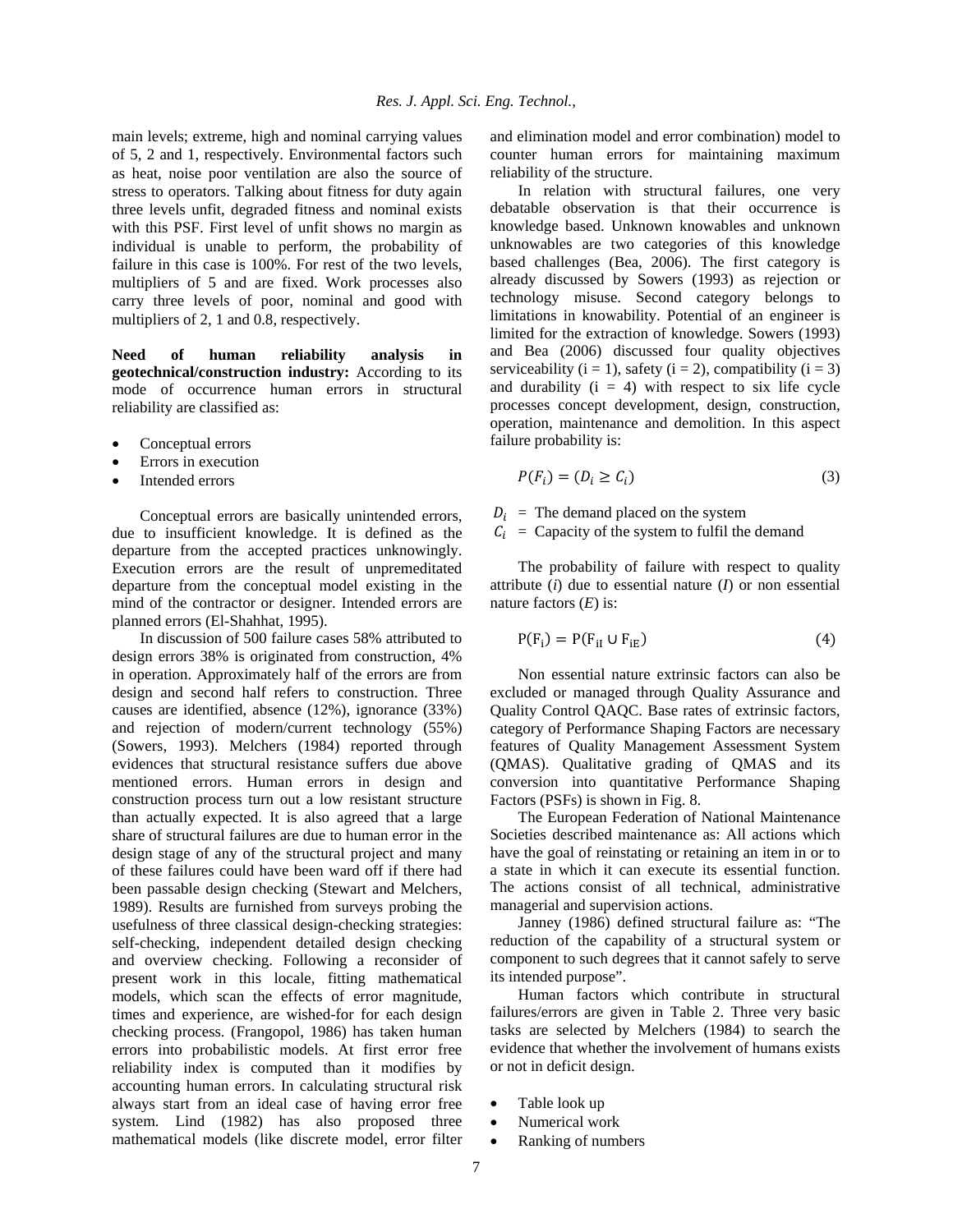| Concept errors                |                  | Random/systematic                    |                |            |                                                                                  |                   |                  |     |                       |               |
|-------------------------------|------------------|--------------------------------------|----------------|------------|----------------------------------------------------------------------------------|-------------------|------------------|-----|-----------------------|---------------|
|                               |                  | Modelling                            |                |            |                                                                                  | Random/systematic |                  |     |                       |               |
| Design errors                 |                  | Calculation                          |                |            | Random/                                                                          |                   |                  |     | systematic            | Computational |
|                               |                  |                                      |                |            |                                                                                  | Random/systematic |                  |     |                       |               |
|                               |                  | Discretization                       |                |            |                                                                                  | Random/systematic |                  |     |                       |               |
|                               |                  | Table-use error                      |                |            | Random/systematic<br>Random/systematic<br>Random/systematic<br>Random/systematic |                   |                  |     |                       |               |
|                               |                  | Code interpretation                  |                |            |                                                                                  |                   |                  |     |                       |               |
|                               |                  | Code validity<br>Data interpretation |                |            |                                                                                  |                   |                  |     |                       |               |
|                               |                  |                                      |                |            |                                                                                  |                   |                  |     |                       |               |
| Design-construction interface |                  | Random/systematic                    |                |            |                                                                                  |                   |                  |     |                       |               |
| Construction errors           |                  | Random/systematic                    |                |            |                                                                                  |                   |                  |     |                       |               |
| Usage errors                  |                  | Random/systematic                    |                |            |                                                                                  |                   |                  |     |                       |               |
|                               | Extreme positive | Moderate positive                    | Minor positive | Negligible | Minor negative                                                                   | Moderate negative | Extreme negative |     | PSF for<br><b>PRA</b> |               |
|                               | $1E-3$           | $1E-2$                               | $1E-1$         |            | 1E1                                                                              |                   | 1E2              | 1E: |                       |               |
|                               | 1                | 2                                    | 3              | 4          | 5                                                                                | 6                 |                  | 7   |                       |               |
|                               | Outstanding      | Excellent                            | Very good      | Good       | <b>Below</b> average                                                             | Poor              | Very poor        |     | <b>QMAS</b><br>Grade  |               |

*Res. J. Appl. Sci. Eng. Technol.,* 

Table 2: Structural failures/errors (Melchers, 1984)

Fig. 8: Quality management assessment system (Bea, 2006)

These tasks comprise of member selection from tables (task 1), simple stress calculations (task 2) and matching with pre defined criteria (task 3). The errors are classified as random or gross errors. Gross errors reflect in those values which depart more than 2.5% from correct values. On the basis of these tasks error rates are determined which is quite agreeable when compared with the range of values of other error rates of psychoomotor tasks.

Even the study has been condemned due to its unsophisticated pattern: taking students as subject to fill the questionnaire, very few data points etc but the results are more or less similar. No doubt care has been taken like vague replies are not entertained, time frame is focussed and the purpose of this task has not been communicated to the students.

By an event tree process having all the design steps, taking into account all the branches implied by omission errors and the variability due to commission errors. The reliability of design along with human error inclusion can be estimated by this method. The total probability of failure is obtained by adding the probabilities determined for descending via all possible combinations in event tree.

In few studies human errors has been discussed in an indirect manner, for example among 143 bridge failures, 70 is claimed due to foundation movement, 22 by unsuitable or defective material and so on (Smith, 1977). The researcher does not point out human errors. Matousek (1977) in contrast to Smith (1977) concluded

that human errors always there in a sample of 800 cases. An example of the catastrophic failure of Kwun Lung Lau landslide in Hong Kong is also the input of human uncertainty (Morgenstern, 1995). Most of the cases of Malaysian landslides for example Highland Towers in 1993; Bukit Antarabangsa in 1999; Bukit Antarabangsa in 2008 are also the ending are also the result of improper safety factor, poor or non maintained drainage facilities (JKR, 2009). Discussing about the documentation and analyses of construction failures (Yates and Lockley, 2002) reported the division of construction failures into two categories: technical and procedural, technical causes/failures are real material proximate causes like improper soil compaction results in excessive settlement. Procedural causes directly involve humans as due to miscommunication or flaws in designing and construction. These procedural errors are in actual responsible for physical failures. Organizational issues are also related here as when soil testing laboratory fails to check the compaction of the soil. The division of structural failures has been taken place into three general categories of functional, safety ancillary and its belongs to causes into five general areas (Thornton, 1985):

- Deficit design
- Construction flaws
- Material deficiencies
- Organizational/administrative shortcomings
- Improper/poormaintenance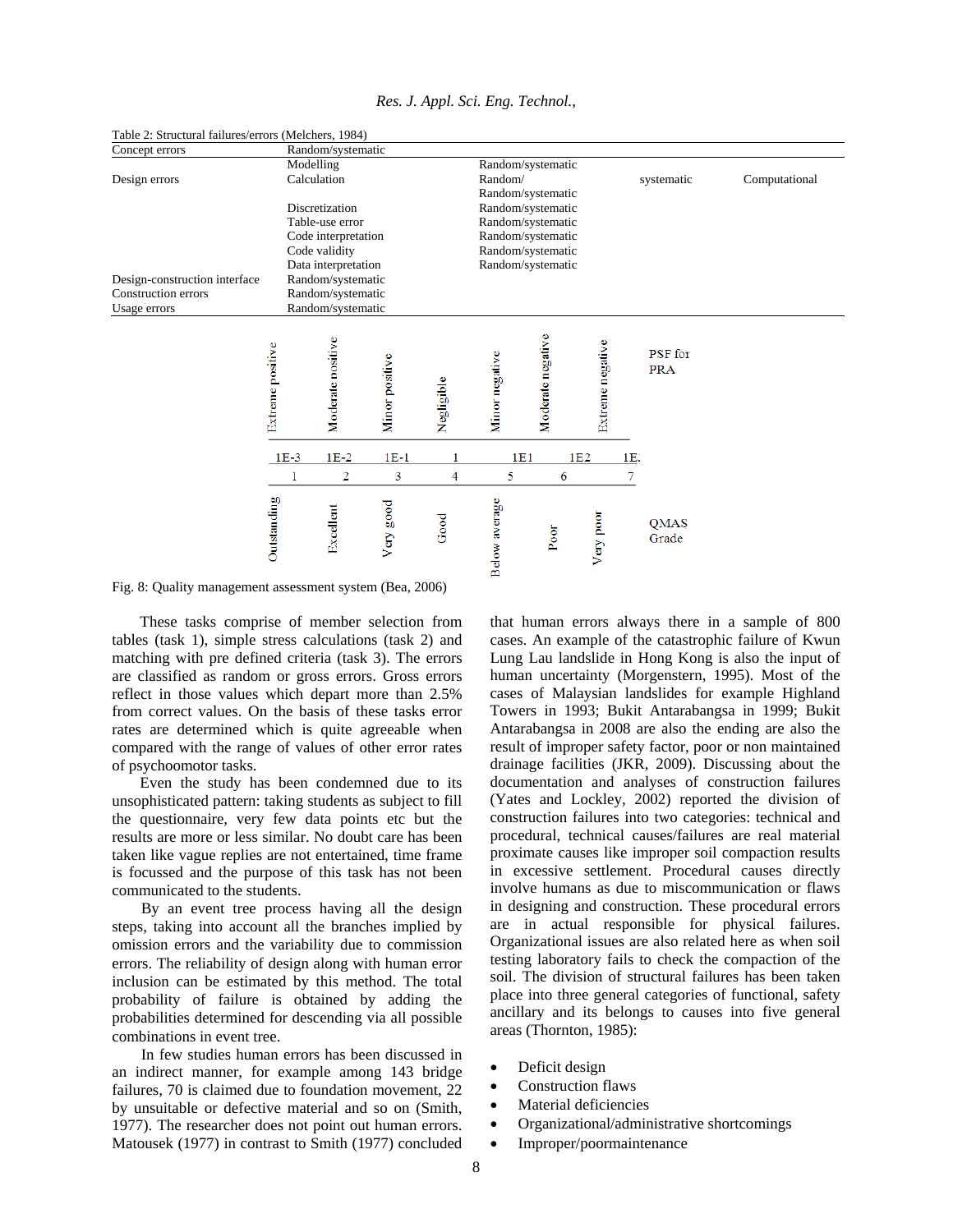| Table 3: Construction industry error sources (Atkinson, 1999) |  |  |  |  |  |  |  |  |
|---------------------------------------------------------------|--|--|--|--|--|--|--|--|
|---------------------------------------------------------------|--|--|--|--|--|--|--|--|



Fig. 9: Human errors before and after inspection (Epaarachchi and Stewart, 2004)

Observational method (Peck, 1969) is best suitable for every ongoing construction but it only suits when design alterations are possible. Haydl and Nikiel (2000) also pinpoint by taking case histories which refers construction failures, due to redundant bracing, wrong assumption of the design engineer, improper sequences or at an eleventh hour c hanges.

Through field survey and unstructured interviews the fact is exposed that managerial influence is more dominating in defects of construction industry (Table 3). Errors committed during operations and supervisions are not only one man show. In a construction industry methodical literature review from technological, social science and management perspective has been directed to develop three stage models of error sources (Atkinson, 1999).

The findings prove that communication is the most significant source of error production. It is rated very high in lieu of other error sources. Primary factors are throughout important but at the management level its importance is highly concerned. One interesting fact also comes to know that experience without knowledge/qualification has got no weight age. Most often inexperienced but qualified personnel take right/ better decisions. Inexperienced managers having sound educational background reported lower level of defects. The safety of reinforced concrete structures is of major concern during construction. Human errors types such

as inadequate pouring of concrete, untimely removal of formwork, concrete cover inadequacies, poor quality of supervision create major negative effects. The Swedish study (pinpointed slightly, in Section 1.1) reveals the causes of quality fault costs in building projects (Josephson and Hammarlund, 1996a; Josephson and Hammarlund, 1996b). Seven different building projects are studied and overall of 2879 faults are detected. Each fault is pen down along with essential information regarding explanation of fault, building component part involved, fault origin, i.e., which part of the building process was responsible, primary cause fault type. The faults are categorized according to type of work performed, with approximately 120 faults beginning from gathering of formwork, 70 faults from reinforcement task and 180 faults from concrete casting.

Examples of faults starting from connecting of formwork:

- Wrong position of construction joint (cause: knowledge)
- Recess in construction joint not carried out(cause: commitment)

Examples of faults coming out from rein for cement:

- Wrong rein for cement approved (cause: commitment)
- Recesss trip mislaid (cause: information)

Examples of faults basis on concrete casting tasks:

- Wrong quality of concrete transported (cause: commitment, information)
- Casting flaws (cause: commitment, unavoidable due to existing knowledge, method and equipment)
- Improper curing of concrete wall (cause: time pressure)

One of the study presented probabilistic and human reliability models. The models used to estimate the system risk during construction due to human errors. Error control measures in terms of inspection are judged by taking two cases: system risk before inspection and system risk after inspection (Fig. 9). Sensitivity analysis is also executed to conclude the effects of individual or multiple errors on system. A common issue in reinforced concrete constructions is that, a same error crop up more than once. System risk has been evaluated on three shoring systems denoted as 2S, 2S1Rand 3S. It is clearly speaks out from Fig. 9 that changes in the initial errors after inspection is around 70 to 80%. This shows that some errors can be easily sort out if proper follow up of the work exists. Final error human reliability models are used for Sensitivity analysis. Through sensitivity analysis it is noted that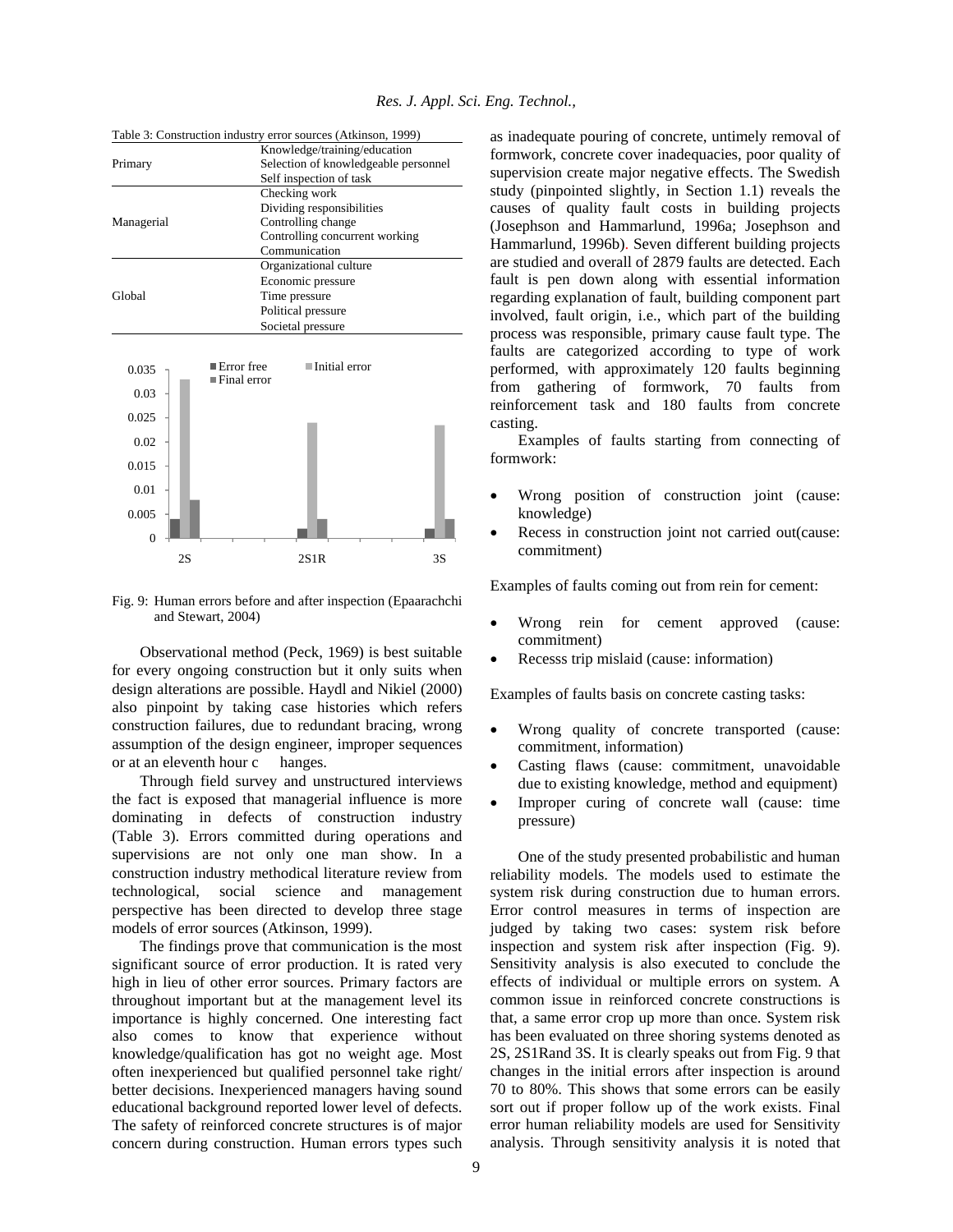due to inaccurate concrete cover, system risk increases up to 45% among other error rates. This is the most alarming increment in system unreliability. Due to poor concrete workmanship system becomes unreliable up to 25% but very minute effects are measured due to premature removal of shoring. This is maybe due to low error magnitude. In case of combination with different sort of errors premature removal of shoring poses dramatic change. The system risk is lowered down up to 10% if the above mentioned particular error is not taken into consideration. System risk is in actual the probability of structural failure/collapse during construction due to human errors.

It is also quite clear now that construction cycle will affect the system risk as punching shear is dominant for final error risk system. Concrete strength will become lower due to cut short of construction cycle.

#### **SUMMARY AND CONCLUDING REMARKS**

Slope engineering is fully focusing nowadays due to increasing number of landslides. Most of the landslides occur on manmade slopes and this is basically the result of deficit design, flaws in construction or poor maintenance (Jamaluddin, 2006). In one of the sectoral report of Malaysia, among 49 major cases of landslides 88% are accredited to manmade slopes (JKR, 2009). (Gue and Tan (2007) also agreed that along with poor designing, incompetency, negligence, raw input data are the responsible agents of these slope failures. Till date this fact is not accepted truly that uncertainties related to human factors has also to be tackled. In spite of that researchers believed that human uncertainties are also dominant in geotechnical industry.

Taking of human reliability analysis into consideration is due to cover the known fact that probability of failure drawn from structural reliability analysis is conditional. This is basically one of the assumption put forwarded by Schneider 1997) in one of the restrictions. The two restrictions are repeatedly taken when calculating failure probabilities. Firstly variables in a limit state function are self-governing, not depends on each other, as associations among the variables significantly impenetrable the calculations, secondly failure probabilities are ephemeral or conditional assuming that no human errors be real in what is analysed. Although, human influence is very much caught up in the planning, designing, constructing and maintaining of any of the structure and it seems quite alarming if considers it in a dormant mode.

Broadly speaking reliability of the slopes has to be assessed not only through structural probability of failure but probability of failure due to human errors has also to be considered. As it is mentioned in by that

structural probability of failure is calculated very idealistically.

In accordance with present situation, it is a dire now to incorporate human reliability analysis along with structural reliability analysis as different industries are discussed are acquired. Few of them are reserved for specific industries but some of them have the provision to tailor/modify according to the requirement. Among different techniques author's choice is to recommend the model of HEART for Human Reliability Assessment. The reason of selecting this model of HEART is transparent, as this model has also been tailored before by Air Traffic Management and Railways. In other words it works well or it has the flexibility to adjust with any other industry.

#### **REFERENCES**

- Atkinson, A.R., 1999. The role of human error in construction defects. Struct. Surv., 17(4): 231-236.
- Bea, R., 2006. Reliability and human factors in geotechnical engineering. J. Geotech. Geoenviron. Eng., 132(5): 631-643.
- Bell, J. and J. Holroyd, 2009. Review of Human Reliability Assessment Methods. Health and Safety Laboratory, Harpur Hill, Buxton, Derbyshire, SK 179, JN.
- Blackman, H.S., D.I. Gertman and R.L. Boring, 2008. Human error quantification using performance shaping factors in the SPAR-H method. Conference on 52nd Annual Meeting of the Human Factors and Ergonomics Society, NewYork.
- Boring, R.L. and H.S. Blackman, 2007. The origins of the SPAR-H method's performance shaping factor multipliers. Proceeding of IEEE 8th Human Factors and Power Plants and HPRCT 13th Annual Meeting, pp: 177-184.
- DiMattia, D.G., F.I. Khan and P.R. Amyotte, 2005. Determination of human error probabilities for offshore platformmusters. J. Loss Prevent. Proc. Ind., 18(4-6): 488-501.
- Edmunds, J., W. Huw Gibson, B. Kirwan, R. Kennedy and I. Umbers, 2008. Nuclear Action Reliability Assessment (NARA), Further Development of a Data-Based Hra Tool. Proceeding of the International Conference on Contemporary Ergonomics2008, Taylor and Francis, Nottingham, UK, pp: 164-169.
- El-Shahhat, A.M., 1995. Accounting for human error during design and construction. J. Architect. Eng., 1: 84.
- Epaarachchi, D.C. and M.G. Stewart, 2004. Human error and reliability of multistory reinforcedconcrete building construction. J. Perform. Construc. Facil., 18(1): 12-20.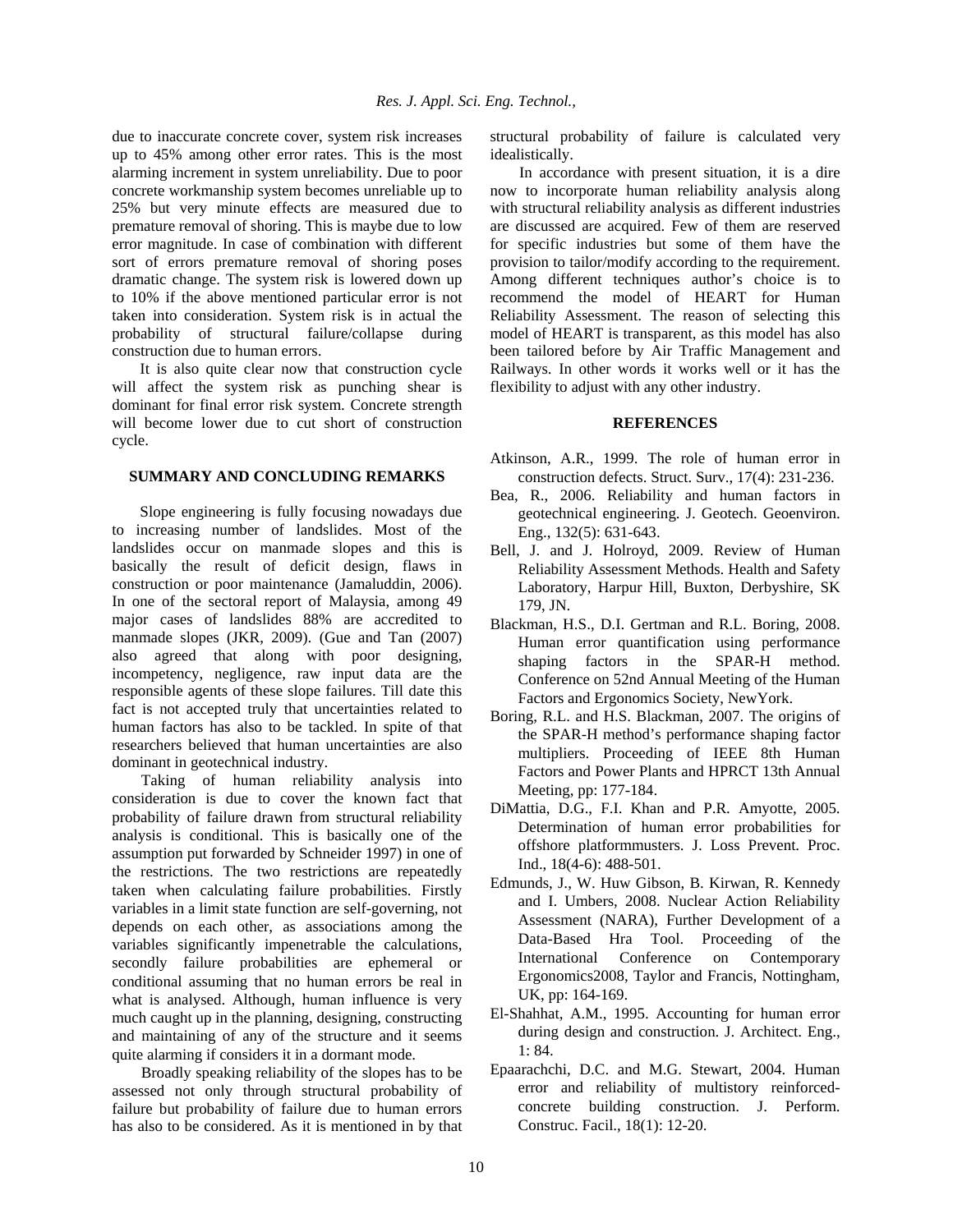- Frangopol, D.M., 1986. Combining human errors in structural risk analysis. Civil Eng. Syst., 3(2): 93-99.
- Gibson, W. and B. Kirwan, 2006. Application of the CARAHR: A tool to air traffic management safety cases. The University of Birmingham, Birmingham, UK, Eurocontrol, Bretigny, France.
- Grozdanovic, M., 2005. Usage of human reliability quantification methods. Int. J. Occup. Safety Ergon., 11(2): 153-159.
- Gue, S.S. and Y.C. Tan, 2007. Land slides: A buses of the prescriptive method. Proceeding of International Conference on Slope 2006 Kuala, Lumpur.
- Haydl, H.M. and A.W. Nikiel, 2000. Design and construction errors-case studies. Pract. Period. Struct. Design Construc., 5(3): 126-130.
- Jamaluddin, T.A., 2006. Human factors and slope failures in Malaysia. Bull. Geolog. Soc. Malaysia, 52: 75-84.
- Janney, J.R., 1986. Guide to Investigation of Structural Failures, with Editorial Revisions Incorporated. Amer Society of Civil Engineers, New York.
- JKR, 2009. National slope master plan. Sectoral Report Research and Development Jabatan Kerja Raya, Malaysia.
- Josephson, P.E. and Y. Hammarlund, 1996a. Kvalitets felkostnader in the 90's: A study of seven building projects. Part I: Results (Report 49th in Swedish). Chalmers University, Inst., Construction Economy, Gothenburg.
- Josephson, P.E. and Y. Hammarlund, 1996b. Kvalitets felkostnader in the 90's: A study of seven building projects. Part II: Methodology, (Report 50th in Swesub). Chalmers University, Inst., for the Construction Economy and Construction Organization, Gothenburg.
- Kariuki, S.G., 2007. Integrating human factors in to chemical process quantitative risk analysis. Ph.D. Thesis, TU, Berlin.
- Kim, J.W., W. Jung, S.C. Jang and J.B. Wang, 2006. A case study for the selection of a railway human reliability analysis method. Proceeding of International Railway Safety Conference Belfast.
- Kirwan, B., 1994. A Guide To Practical Human Reliability Assessment. Taylor and Francis Group, Bristol, PA.
- Kirwan, B., 1996a. The validation of three human reliability quantification techniques-therp, heart and jhedi: Part1-technique descriptions and validation issues. Appl. Ergon., 27(6): 359-373.
- Kirwan, B., 1998. Human error identification techniques forrisk assessment for high risk system part1: Review and evaluation of techniques. Appl. Ergon., 29(3): 157-177.
- Kirwan, B., R. Kennedy and S. Taylor-Adams, 1997. The validation of three human reliability quantification techniques-therp, heart and jhedi: Part II-results of validation exercise. Appl. Ergon., 28(1): 17-25.
- Kirwan, B., S. Scannali and L. Robinson, 1996b. A case study of a human reliability assessment for an existing nuclear power plant. Appl. Ergon., 27(5): 289-302.
- Lind, N.C., 1982. Models of human error instructural reliability. Struct. Saf., 1(3): 167-175.
- Long, L., X. Hongwei and S. Xiujian, 2009. Qualitative simulation and its application frame work in human reliability analysis. Proceeding of International Workshop on Intelligent Systems and Applications (ISA), pp: 1-6.
- Matousek, M., 1977. Out comings of a survey on 800 construction failures. IABSE Colloquium on Inspection and Quality Control, July, 1977, Cambridge, England.
- Melchers, R.E., 1984. Human error instructural reliability assessments. Reliab. Eng., **7**(2): 61-75.
- Morgenstern, N.R., 1995. Managing risk in geotechnical engineering. Proceeding of 10th Pan American Conference on Soil Mechanics and Foundation Engineering.
- Mosleh, A. and K.M. Groth, 2009. A Data-informed Model of Performance Shaping Factors and their Interdependencies for Use in Human Reliability Analysis. Reliability, Risk and Safety, CRC Press, ISBN: 978-0-415-55509-8. Mosleh, A. and Y.H. Chang, 2004. Model-based human reliability analysis: Prospects and requirements. Reliab. Eng. Syst. Saf., 83(2): 241-253.
- Peck, R.B., 1969. Advantages and limitations of the observational method in soil mechanics. Geotechnique, 19: 171-187.
- Rasmussen, J., 1982. Human errors. A taxonomy for describing human malfunction in industrial installations. J. Occup. Accid., 4(2-4): 311-333.
- Reason, J., 1990. Human Error. Cambridge University Press, Cambridge.
- Schneider, J., 1997. Introduction to Safety and Reliability of Structures. International Association for Bridges and Structural Engineering (IABSE), Zürich.
- Smith, D.W., 1977. Why Do Bridges Fail. Civil Eng. ASCE, 47(11): 58-62.
- Sowers, G.F., 1993. Human factors in civil and geotechnical engineering failures. J. Geotech. Eng., 119(2): 238-256.
- Stewart, M.G. and R.E. Melchers, 1989. Checking models instructural design. J. Struct. Engrg., 115(6): 1309-1324.